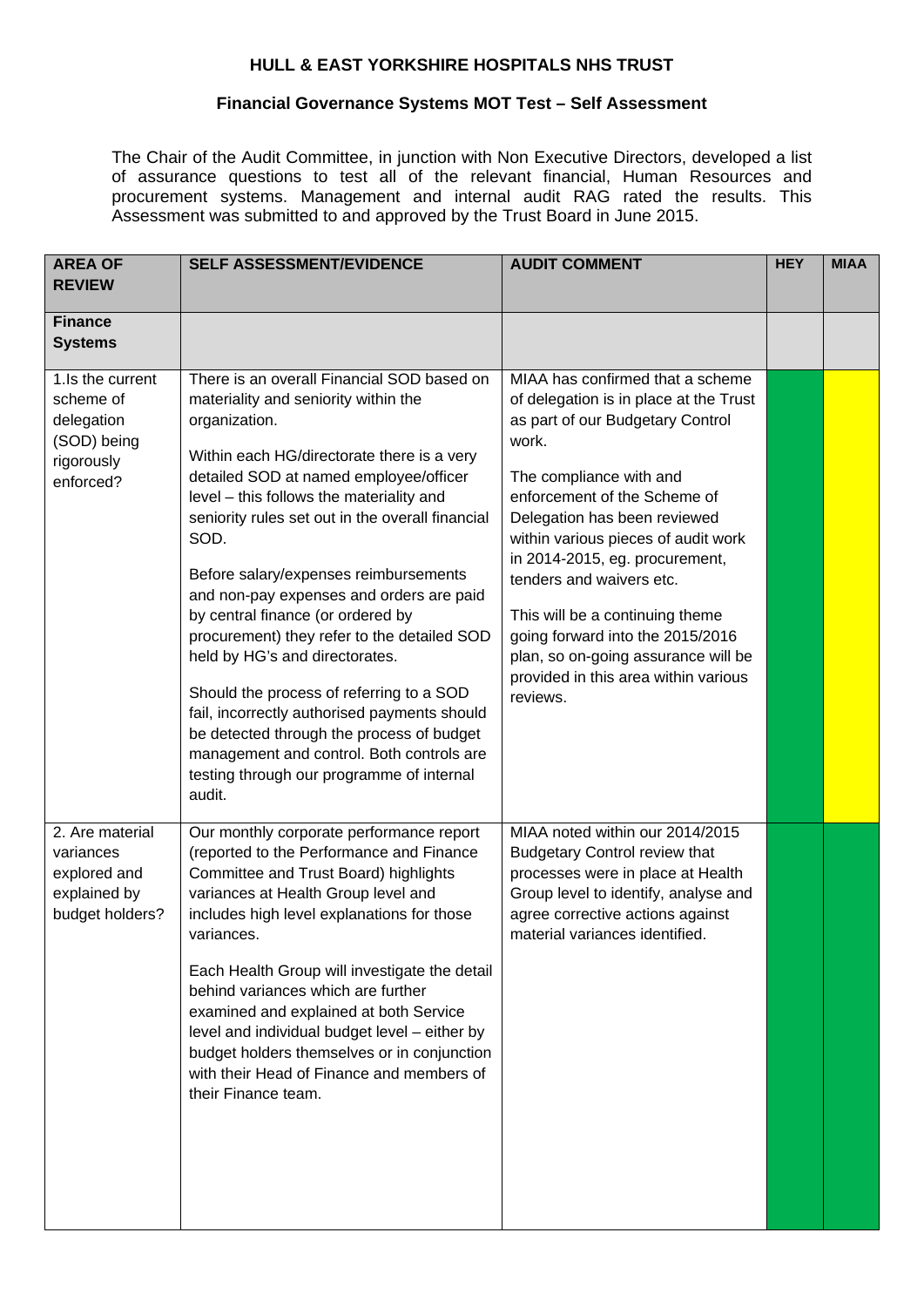| 3. Are material<br>variances<br>brought to Board<br>attention?<br>4. Review the<br>new scheme of | Yes please see above. Material variances<br>will be discussed at the monthly<br>Performance and Finance Committee prior<br>to the Board and material variances brought<br>to the Board's attention.<br>The SFI's (financial Governance rules) are<br>being clarified and simplified. A revised                                                                                                                                                                                                                                                                    | The reporting of the financial<br>position, material variances and<br>associated financial risk to both the<br>Performance and Finance<br>Committee and the Board was<br>confirmed with the MIAA review of<br>Budgetary Control in 2014/2015.<br>MIAA will have the opportunity to<br>review the revised scheme of                                                                                                                              |  |
|--------------------------------------------------------------------------------------------------|-------------------------------------------------------------------------------------------------------------------------------------------------------------------------------------------------------------------------------------------------------------------------------------------------------------------------------------------------------------------------------------------------------------------------------------------------------------------------------------------------------------------------------------------------------------------|-------------------------------------------------------------------------------------------------------------------------------------------------------------------------------------------------------------------------------------------------------------------------------------------------------------------------------------------------------------------------------------------------------------------------------------------------|--|
| delegation when<br>approved and<br>confirm<br>compliance?                                        | high level SOD will result but will not be<br>materially different to the existing SOD. The<br>revised SOD and SFI's will be brought to<br>the Audit committee for review prior to<br>Board approval                                                                                                                                                                                                                                                                                                                                                              | delegation via attendance at Audit<br>Committee.<br>As noted above, on-going<br>assurance re: compliance will be a<br>theme through various MIAA<br>reviews in 2015/2016.                                                                                                                                                                                                                                                                       |  |
| 5. Is short term<br>cash forecasting<br>in place and<br>regularly<br>updated.                    | There are various forecasts in place.<br>Weekly, monthly, annual and a rolling 18<br>month forecast. Forecasts are updated<br>weekly from real information and variances<br>explained. There is a weekly cash meeting<br>chaired by the Chief Accountant to discuss<br>issues, priorities and strategy for managing<br>cash and includes key staff.<br>The cash position is included in the Board<br>report and periodically reported to the<br>Performance and Finance committee<br>In addition the Trusts annual plan includes a<br>full monthly cash forecast. | MIAA has not reviewed the<br>Treasury Management systems of<br>the Trust in 2014/2015, but this will<br>be considered for review in the<br>Financial Systems section of the<br>Internal Audit Plan in 2015/2016.                                                                                                                                                                                                                                |  |
| 6. Are credit<br>control policies in<br>place and<br>rigorously<br>applied.                      | 90% of our income derives from CCGs/NHS<br>contracts for healthcare. The contract terms<br>and mechanisms for payment are Nationally<br>agreed.<br>Credit control is not applicable in the true<br>sense however we are mindful that our<br>customers have limited resources.<br>Disputes with NHS bodies and CCGs only<br>arise when one party acts outside of<br>established agreements.<br>We have operated a system of upfront<br>payments from private patients to guard<br>against risk but at £0.5m in total this is not a<br>material risk                | MIAA provided significant<br>assurance in relation to our review<br>of Accounts Receivable processes,<br>which included a review of the<br>credit control procedure and the<br>reporting of outstanding debt<br>through the governance structure of<br>the Trust.<br>The actual compliance with the<br>policy was not tested in detail at this<br>point as revised debt collection<br>guidance was being produced at<br>the time of our review. |  |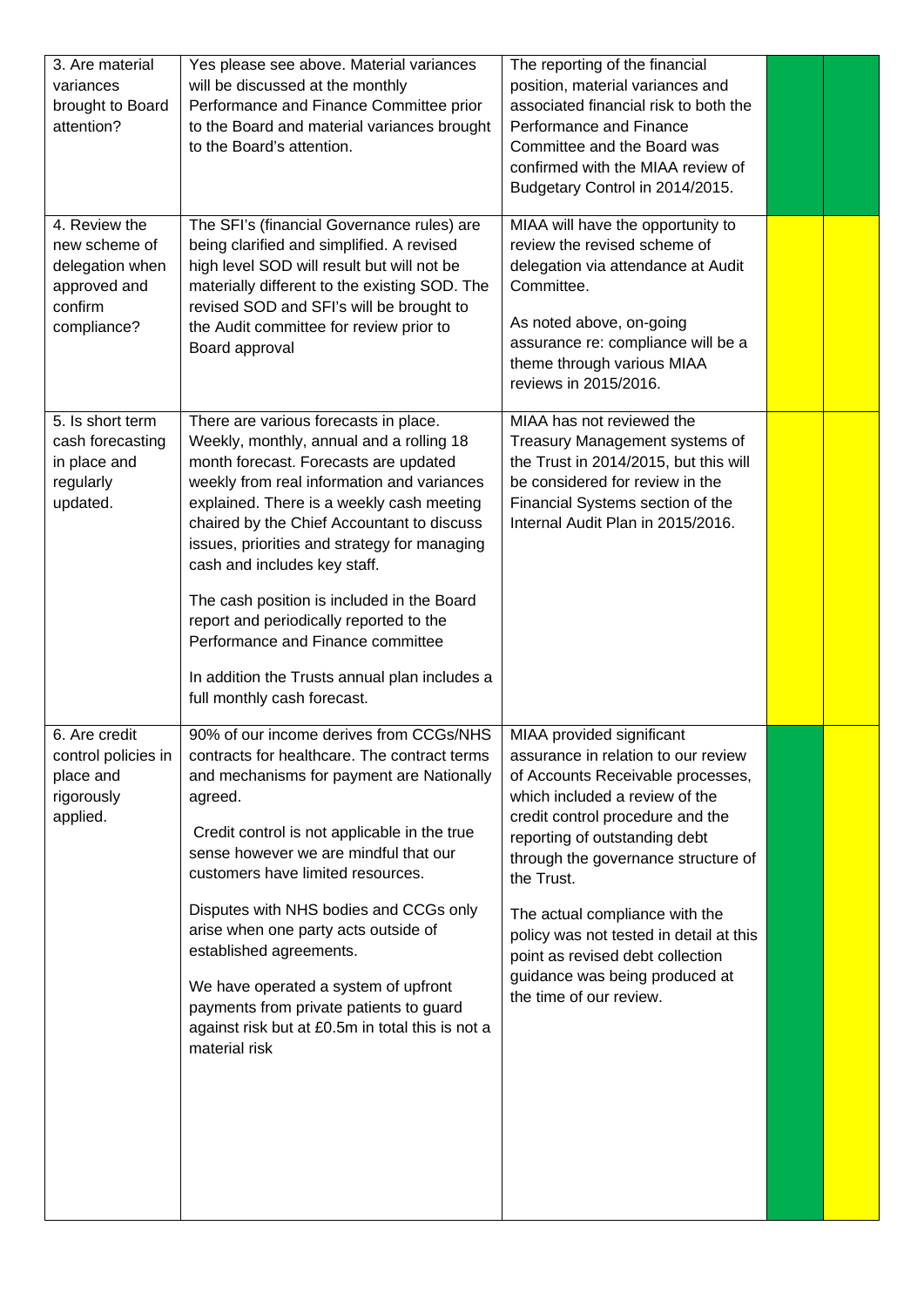| More than 90% of our income is covered in<br>our contracts with CCGs/NHS England or<br>training and research bodies.<br>These are which are usually signed prior to<br>the start of the year in accordance with a<br>National, mandatory timetable.<br>The terms and conditions of contracts with<br>CCG's and NHS England are Nationally<br>derived contracts. Often issues around the<br>national tariff prices prevent the Trust from<br>signing ahead of 1 April.<br>Agreements with University of Hull and<br>other providers are not subject to the same<br>national rigor. The process supporting these<br>agreements is audited on a 2-3 year cycle,<br>and the most recent report was favourable.<br>All NHS bodies are signed up to the prompt<br>payment code | contract management processes in<br>2014/2015 (focused on the main<br>contracts with commissioners)<br>noted no significant issues with<br>significant assurance being<br>provided.                                                                                                                                                                               |                              |  |
|--------------------------------------------------------------------------------------------------------------------------------------------------------------------------------------------------------------------------------------------------------------------------------------------------------------------------------------------------------------------------------------------------------------------------------------------------------------------------------------------------------------------------------------------------------------------------------------------------------------------------------------------------------------------------------------------------------------------------------------------------------------------------|-------------------------------------------------------------------------------------------------------------------------------------------------------------------------------------------------------------------------------------------------------------------------------------------------------------------------------------------------------------------|------------------------------|--|
| Debts are rigorously chased. The big debts<br>relate to contractual interpretation disputes<br>with other NHS and non NHS provider<br>bodies.<br>For NHS contracts there is a formal dispute<br>procedure. Contracts concerning NHS<br>Trusts are not legally enforceable and<br>therefore legal sanctions are not applicable.<br>Most NHS debts are collected.<br>Non NHS debts that remain unpaid are<br>referred to debt collection agencies sand<br>court action is taken where cost effective                                                                                                                                                                                                                                                                       | See commentary in point 6 above.                                                                                                                                                                                                                                                                                                                                  |                              |  |
| All cards are signed by a superior.<br>Detailed procedures exist and all<br>cardholders have confirmed that they<br>understand their obligations. The cardholder<br>has the responsibility to ensure<br>authorisation takes place - there is further<br>oversight by the finance function that this<br>happens.<br>This has recently been the subject of an<br>internal audit and all recommendations<br>have been implemented.<br>Expenses paid via the payroll are done<br>electronically and authorization has to be<br>done electronically before payment can<br>progress.                                                                                                                                                                                           | MIAA completed a review of the<br>revised arrangements for credit<br>card payments in 2014/2015, with<br>suggested areas for further<br>improvement noted, which will be<br>further reviewed as part of our<br>follow-up process in 2015/2016.<br>Expenses paid via the payroll<br>system have not been covered to<br>date as part of the Internal Audit<br>Plan. |                              |  |
|                                                                                                                                                                                                                                                                                                                                                                                                                                                                                                                                                                                                                                                                                                                                                                          |                                                                                                                                                                                                                                                                                                                                                                   | MIAA's review of the Trust's |  |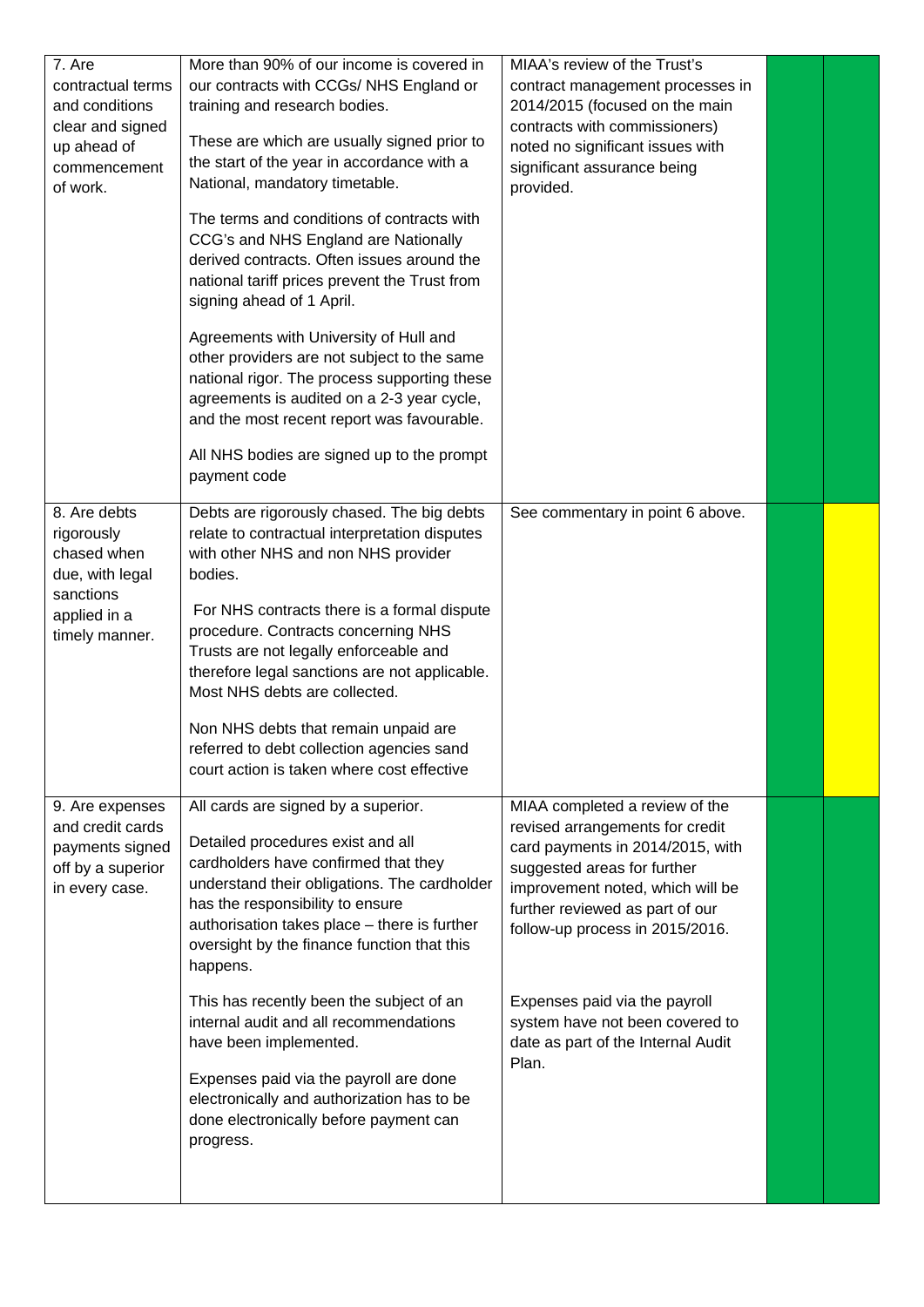| 10. Have all<br>outstanding<br>actions under the<br><b>KPMG</b> report<br>into credit card<br>expenditure<br>been signed off<br>as complete.                 | The recommendations made by KPMG<br>have been implemented in full.<br>The internal audit report recommendations<br>have been implemented in full                                                                                                                                                                                                                                                                                                                                                                                                                                                                                                                                                                                                                                                                                                                                                                                                                                                                                                                                                                                                                    | See point 9 above, MIAA has<br>separately reviewed revised<br>arrangements for credit card<br>payments in 2014/2015, which will<br>be further reviewed as part of our<br>follow-up process in 2015/2016.                                                                                                                                                                                                                                                                                                                                                                      |  |
|--------------------------------------------------------------------------------------------------------------------------------------------------------------|---------------------------------------------------------------------------------------------------------------------------------------------------------------------------------------------------------------------------------------------------------------------------------------------------------------------------------------------------------------------------------------------------------------------------------------------------------------------------------------------------------------------------------------------------------------------------------------------------------------------------------------------------------------------------------------------------------------------------------------------------------------------------------------------------------------------------------------------------------------------------------------------------------------------------------------------------------------------------------------------------------------------------------------------------------------------------------------------------------------------------------------------------------------------|-------------------------------------------------------------------------------------------------------------------------------------------------------------------------------------------------------------------------------------------------------------------------------------------------------------------------------------------------------------------------------------------------------------------------------------------------------------------------------------------------------------------------------------------------------------------------------|--|
| 11. Are payroll<br>starters and<br>leavers subject<br>to appropriate<br>sign off, with<br>appropriate<br>segregation of<br>duties between<br>HR and Finance. | Starters are put onto the payroll system by<br>HR. There is adequate segregation of<br>duties and this is tested annually by internal<br>audit as part of the payroll audit.<br>There is a recruitment process that is<br>periodically audited by internal audit and<br>that process underpins the authorisation of<br>new starters which is done at budget holder<br>level.<br>There is a team in payroll that deal with<br>leavers but they are unable to process<br>salaries and expense payments so there is<br>adequate segregation of duties. This is<br>tested by internal audit as part of the annual<br>payroll audit.<br>As part of their audit work, KPMG found that<br>the wider organisation was lacking in<br>discipline in terms of leaver documentation.<br>Documentation either did not exist or was<br>incomplete or late or unsigned. No resulting<br>overpayments were identified as a result,<br>not least because of the ESR team<br>obtaining confirmation retrospectively. The<br>ESR team are working with HR contacts<br>and the communications team to ensure<br>budget holders are reminded of the<br>important of leaver documentation | MIAA completed a systems review<br>of payroll as part of the 2014/2015<br>Internal Audit Plan, this provided<br>significant assurance overall.<br>The work confirmed that starters<br>and leavers sample tested had<br>been appropriately authorised and<br>that adequate segregation of duties<br>was in place within the systems for<br>starters and leavers.<br>The Payroll systems will be subject<br>to on-going annual review.                                                                                                                                          |  |
| 12. Are overtime<br>and shift<br>payments<br>appropriately<br>signed off.                                                                                    | Only those authorised on the detailed<br>financial scheme of delegation can<br>authorise overtime payments, although they<br>may rely upon other staff (for example such<br>as shift supervisors) to verify that the<br>number of hours claimed are genuine. Each<br>HG and directorate assign authorisers in<br>line with the overall SOD<br>Overtime records are supported by<br>electronic or manual rotas and are entered<br>onto the payroll system manually or<br>electronically- both methods are subject to<br>checking and control mechanisms<br>The internal audit detailed question 11<br>above will test the controls are effective                                                                                                                                                                                                                                                                                                                                                                                                                                                                                                                     | MIAA has conducted sample testing<br>at locality level with regards to the<br>systems that support payroll<br>submissions at that level within<br>2014/2015, and will continue to<br>provide this assurance going<br>forward as part of our on-going<br>programme.<br>Our work focuses on whether there<br>are adequate records held at<br>ward/department level and that any<br>payments are authorised<br>appropriately and reconcile to such<br>supporting records.<br>Some issues were noted in this<br>year's programme, with actions<br>being agreed at ward/department |  |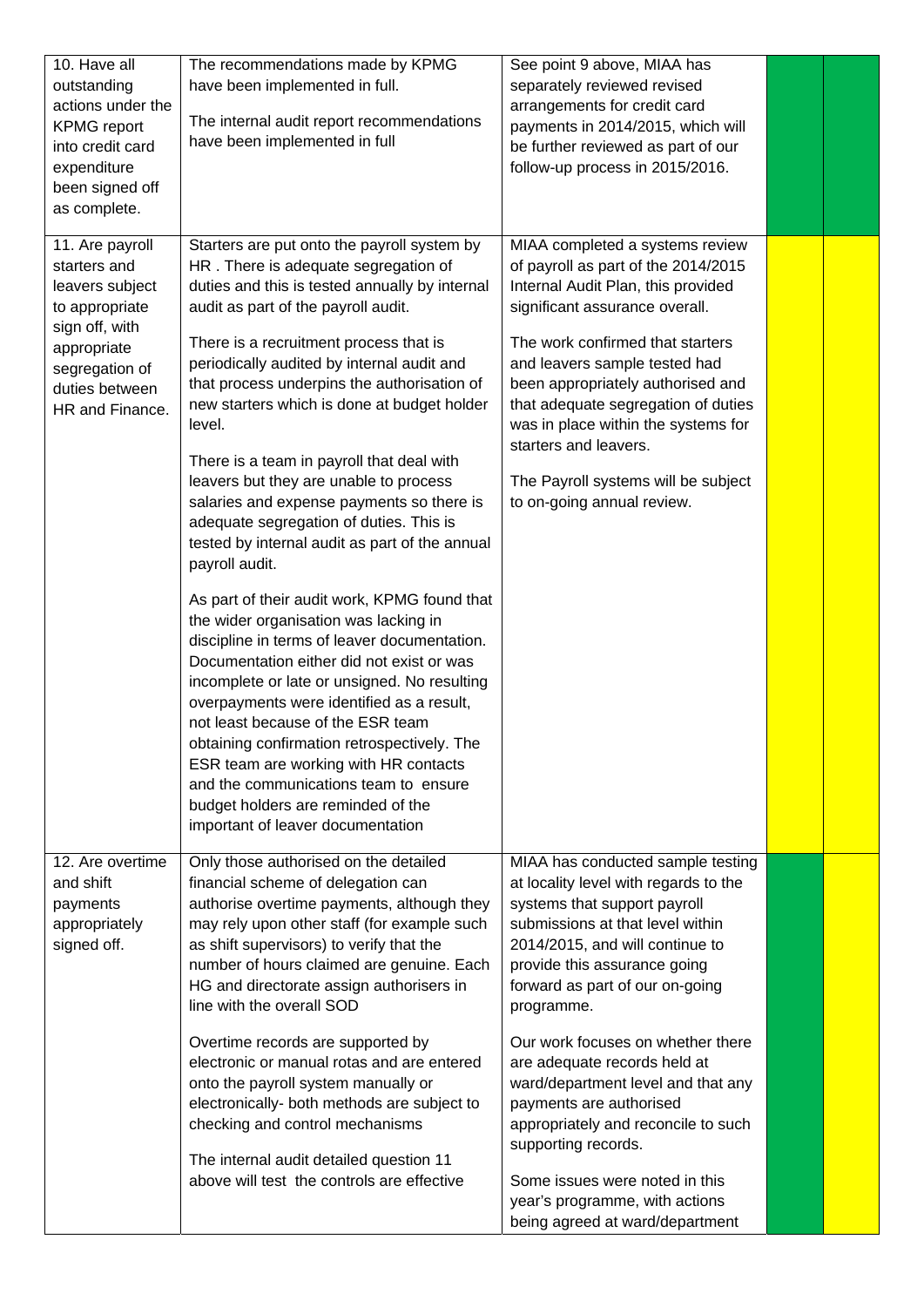|                                                                                                                                                       |                                                                                                                                                                                                                                                                                                                                                                                                                                                                                                               | level to improve controls, which will<br>be further reviewed as part of our<br>follow-up work.                                                                                                                                                                                                                                                                                                                                                                                                                                                                                                                                                                                                |  |
|-------------------------------------------------------------------------------------------------------------------------------------------------------|---------------------------------------------------------------------------------------------------------------------------------------------------------------------------------------------------------------------------------------------------------------------------------------------------------------------------------------------------------------------------------------------------------------------------------------------------------------------------------------------------------------|-----------------------------------------------------------------------------------------------------------------------------------------------------------------------------------------------------------------------------------------------------------------------------------------------------------------------------------------------------------------------------------------------------------------------------------------------------------------------------------------------------------------------------------------------------------------------------------------------------------------------------------------------------------------------------------------------|--|
| 13. Are HMRC<br>tests in respect<br>of self employed<br>versus employed<br>status being<br>complied with.                                             | In an organisation of 8500 there is always a<br>risk of these scenarios remaining<br>undetected. However the Trust is very<br>aware of this issue and takes reasonable<br>steps to identify such persons and ensure<br>the correct tax treatment is applied. A<br>briefing paper was taken to the June 15<br>audit committee<br>The Trust uses the services of a tax advisor<br>where necessary. Most senior finance staff<br>recently attended training on this issue and<br>this has increased awareness.   | MIAA completed a systems review<br>of payroll as part of the 2014/2015<br>Internal Audit Plan, however payroll<br>audits don't include this area<br>routinely.                                                                                                                                                                                                                                                                                                                                                                                                                                                                                                                                |  |
| 14. Are any<br>expenditures<br>being incurred<br>which might be<br>deemed as<br>benefits in kind<br>(BIK), but not<br>currently treated<br>as such.   | The scope for BIKs to go undetected is<br>limited in the NHS because there are limited<br>opportunities for benefits.<br>The most likely place for these to go<br>undetected would be via expense claims<br>which are authorised on line by budget<br>holders. Budget holders are relied upon to<br>verify and assess all claims.                                                                                                                                                                             | MIAA completed a systems review<br>of payroll as part of the 2014/2015<br>Internal Audit Plan, however payroll<br>audits don't include this area<br>routinely.                                                                                                                                                                                                                                                                                                                                                                                                                                                                                                                                |  |
| 15. Is the<br>monthly payroll<br>subject to<br>appropriate<br>scrutiny and<br>subject to a<br>standard<br>checking routine<br>against the<br>previous | The monthly pay routines include a 100%<br>check for all staff to identify unusual<br>amounts, movements. In addition there are<br>various report run and scrutinized - for<br>example highest payments<br>At HG and individual budget level there is a<br>lot of scrutiny as part of monthly budget<br>monitoring routines<br>At Trust level there is scrutiny as part of the<br>year end process by way of analytical<br>review.<br>The forthcoming payroll audit will examine<br>whether this is adequate. | MIAA did undertake a targeted<br>piece of work in 2014/2015<br>following the identification of 2<br>significant overpayments by the<br>Finance Department which noted<br>issues re: payroll checking<br>processes and compliance with<br>procedure.<br>Subsequently MIAA completed a<br>full systems review of payroll as<br>part of the 2014/2015 Internal Audit<br>Plan, this provided significant<br>assurance overall.<br>This control was noted to be in<br>place but evidencing of checks<br>undertaken was noted to be<br>inconsistent with a further<br>recommendation made to improve<br>controls/audit trails.<br>The Payroll systems will be subject<br>to on-going annual review. |  |
| 16. Are starters<br>and leavers<br>independently                                                                                                      | Starters are put onto the system by HR<br>however the input isn't checked - this<br>needs strengthening                                                                                                                                                                                                                                                                                                                                                                                                       | MIAA completed a systems review<br>of payroll as part of the 2014/2015<br>Internal Audit Plan, this provided                                                                                                                                                                                                                                                                                                                                                                                                                                                                                                                                                                                  |  |
| checked by the<br>central Finance                                                                                                                     | Individual payroll clerks review payrolls for<br>new starters and ensure the set up is                                                                                                                                                                                                                                                                                                                                                                                                                        | significant assurance overall.<br>The review noted that HR input was                                                                                                                                                                                                                                                                                                                                                                                                                                                                                                                                                                                                                          |  |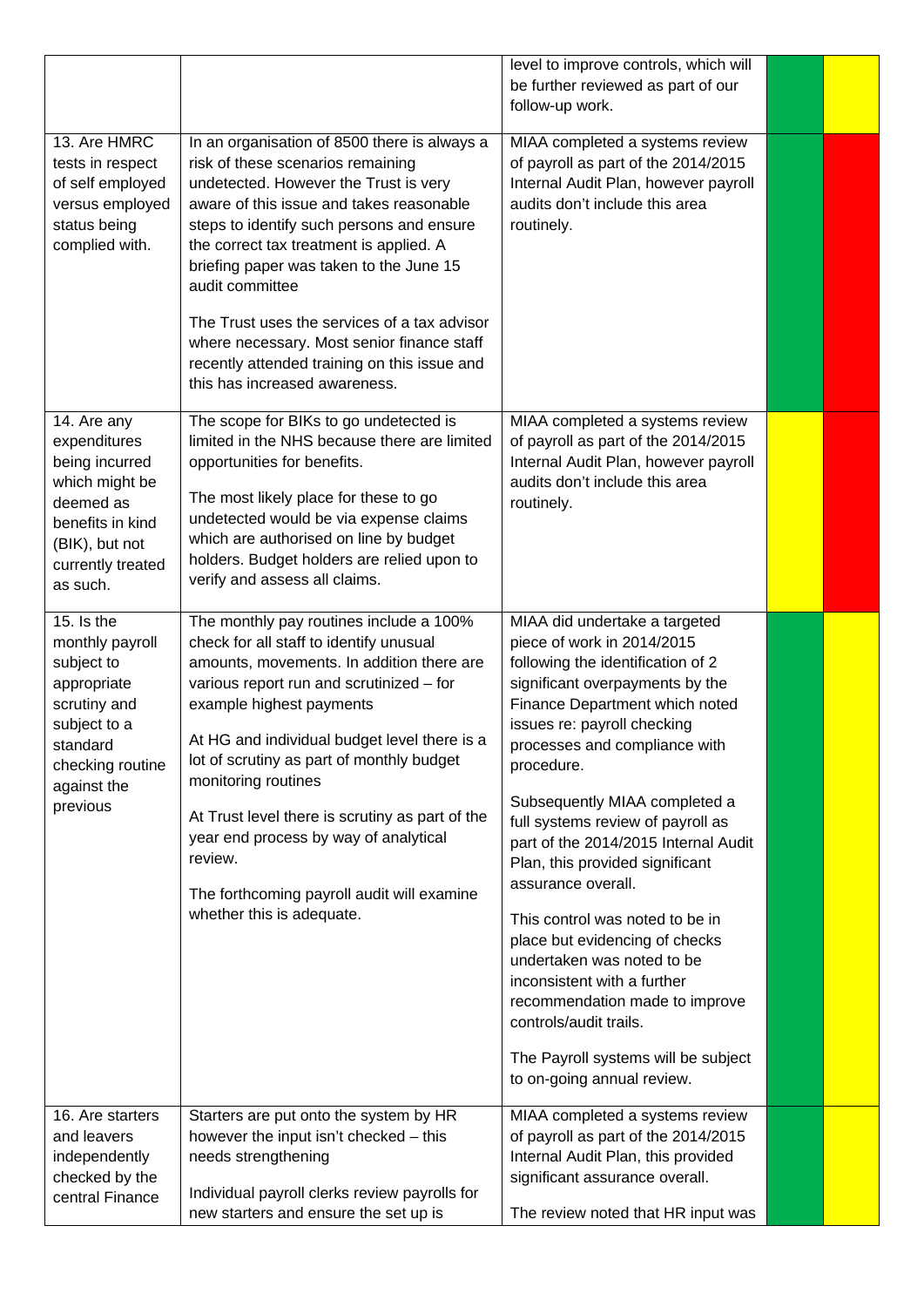| function.                                                                                                                                                                                                    | reasonable<br>This will be picked up by the forthcoming<br>payroll/HR audit                                                                                                                                                                                                                                                                                                                                                                                                                                                                                                                                                                                                                                                                       | currently being checked by Payroll<br>with errors noted. It has been<br>recommended and agreed that HR<br>conducts its own input checking as<br>an additional control.<br>It was also noted that within payroll<br>an independent check of input was<br>being made by a second payroll<br>officer, but instances were noted<br>where the check was not being<br>adequately evidenced, with a<br>further recommendation made to<br>improve controls/audit trails.<br>The Payroll systems will be subject<br>to on-going annual review.                |  |
|--------------------------------------------------------------------------------------------------------------------------------------------------------------------------------------------------------------|---------------------------------------------------------------------------------------------------------------------------------------------------------------------------------------------------------------------------------------------------------------------------------------------------------------------------------------------------------------------------------------------------------------------------------------------------------------------------------------------------------------------------------------------------------------------------------------------------------------------------------------------------------------------------------------------------------------------------------------------------|------------------------------------------------------------------------------------------------------------------------------------------------------------------------------------------------------------------------------------------------------------------------------------------------------------------------------------------------------------------------------------------------------------------------------------------------------------------------------------------------------------------------------------------------------|--|
| 17. Is there an<br>annual internal<br>audit check of<br>payroll to HR<br>records, so as to<br>identify fraud or<br>failure to action<br>leavers or<br>changes to<br>T&C's such as a<br>reduction in<br>hours | Payroll HR (incl starters/leavers) is subject<br>to an annual audit by internal audit. Starters<br>and leavers is a feature of the audit. It is<br>also sometimes the subject of a proactive<br>fraud detection exercise - but not every<br>year.<br>Leavers are notified by the line manager not<br>HR. Notification of leavers or changes in<br>hours or grade is sometimes received late<br>which results overpayments. In most<br>instances overpayments or payments to<br>leavers are recovered. Court action has<br>been taken to recover payments where<br>necessary. There is an overpayments<br>register kept by payroll which includes<br>details of recovery rates. This is periodically<br>revised by the Deputy Director of Finance. | MIAA completed a systems review<br>of payroll as part of the 2014/2015<br>Internal Audit Plan, this provided<br>significant assurance overall.<br>This included sample testing to<br>ensure that starters, leavers and<br>contract and bank detail changes<br>are valid, and appropriate<br>authorisation is in place to request<br>such changes.<br>Recommendations have been<br>made and actions agreed to further<br>enhance controls in this area within<br>HR and Payroll.<br>The Payroll systems will be subject<br>to on-going annual review. |  |
| 18. Have all<br>novel and<br>contentious<br>payments been<br>appropriately<br>authorised and<br>reported.                                                                                                    | In terms of unusual payments there is a<br>losses and special payments procedure and<br>register that is reported to the audit<br>committee and in the annual accounts.<br>Novel and contentious payments would be<br>recorded in the register but only where they<br>have been detected and correctly coded<br>within the general ledger.<br>Ensuring all such payments get in the<br>register is open to budget holder/ HG<br>scrutiny<br>The scheme of delegation(q1 above) and<br>budgetary control system is also an<br>effective assurance/safeguard over<br>ordering/payment. Official orders are also<br>scrutinised by the procurement team,<br>though not specifically for contentious                                                  | This area has not been subject to<br>MIAA review to date.                                                                                                                                                                                                                                                                                                                                                                                                                                                                                            |  |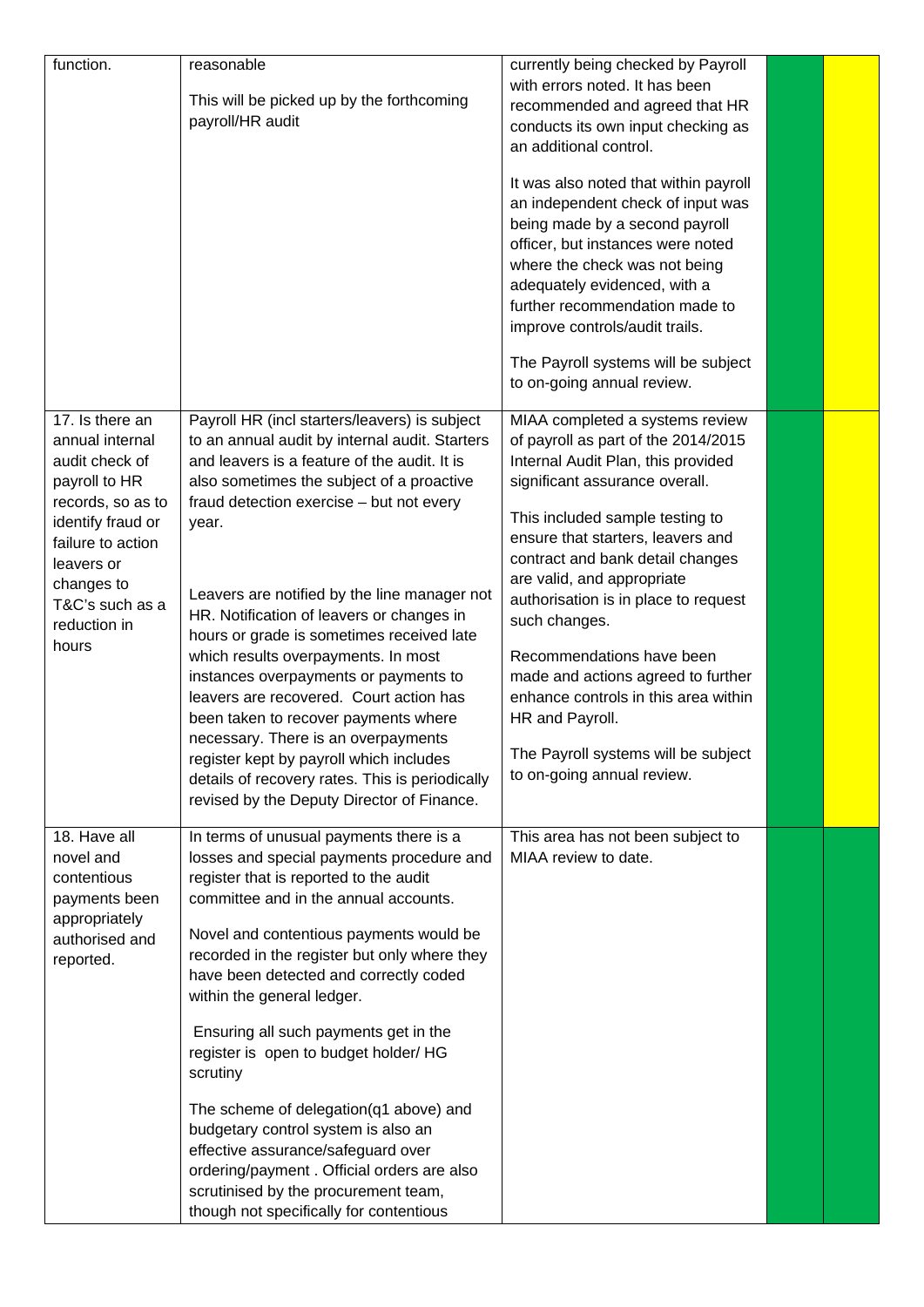| HR systems.                                                                                                                                     | supplies.<br>Payments using credit cards are controlled<br>by way of controlling the merchant<br>categories allocated to cards, by ensuring<br>that cards are only issued to responsible<br>employees for official use and that use is<br>made clear. Once expenditure has been<br>incurred it is authorised by Board / Director<br>level officers/staff and is subject to scrutiny<br>by the Audit Committee.                                                                                                                                                                                                                                                                           |                                                                                                                                                                                                                                                                                                                                                                                                  |  |
|-------------------------------------------------------------------------------------------------------------------------------------------------|------------------------------------------------------------------------------------------------------------------------------------------------------------------------------------------------------------------------------------------------------------------------------------------------------------------------------------------------------------------------------------------------------------------------------------------------------------------------------------------------------------------------------------------------------------------------------------------------------------------------------------------------------------------------------------------|--------------------------------------------------------------------------------------------------------------------------------------------------------------------------------------------------------------------------------------------------------------------------------------------------------------------------------------------------------------------------------------------------|--|
|                                                                                                                                                 |                                                                                                                                                                                                                                                                                                                                                                                                                                                                                                                                                                                                                                                                                          |                                                                                                                                                                                                                                                                                                                                                                                                  |  |
| 1.Are all<br>recruitments<br>signed off<br>appropriately,<br>and<br>benchmarked<br>where relevant.                                              | There is a set process for signing off<br>recruitment with slight variations between<br>Health Groups and Directorates.<br>The process involves authorisation by the<br>HR Manager, the Budget Holder and the<br>Head of Finance before the recruitment<br>campaign can proceed.<br>Staff on agenda for change contracts have<br>roles that have been assessed by the<br>National job evaluation system that links<br>roles to grades and hence salaries. The<br>evaluation is undertaken jointly by staff and<br>union representatives trained specifically in<br>job evaluation.<br>The benchmarking process for those not on<br>agenda for change contracts is outlined in 2<br>below | MIAA completed a systems review<br>of payroll as part of the 2014/2015<br>Internal Audit Plan, this provided<br>significant assurance overall.<br>This included sample testing to<br>ensure that starters were<br>appropriately authorised.<br>The Payroll systems will be subject<br>to on-going annual review.<br>This work does not cover any<br>elements of benchmarking.                    |  |
| 2. Are all wage<br>increases signed<br>off at the<br>appropriate level<br>and<br>benchmarked,<br>including<br><b>REMCOM</b> where<br>necessary. | Amendments to the terms, conditions and<br>pay of both Medical and Dental and Agenda<br>for Change staff are agreed at a national<br>level and implemented locally.<br>The Trust determines the increase relating<br>to those staff on Trust specific contracts and<br>this is usually in line with nationally<br>negotiated agreements, pre-determined<br>terms and conditions, or benchmarked with<br>scrutiny by the remuneration committee.<br>Benchmarking data is provided by<br>the Association of UK University Hospitals<br>(AUKUH).                                                                                                                                            | MIAA completed a systems review<br>of payroll as part of the 2014/2015<br>Internal Audit Plan, this provided<br>significant assurance overall.<br>This included sample testing to<br>ensure that contract changes were<br>appropriately authorised.<br>The Payroll systems will be subject<br>to on-going annual review.<br>As above, this work would not cover<br>any elements of benchmarking. |  |
| 3. Are agency<br>staff recruited<br>appropriately<br>and subject to<br>appropriate<br>checks.                                                   | Agency staff are contracted through<br>agencies that are on NHS procurement<br>framework agreements and, therefore, in<br>providing the Trust with staff the agency is<br>required to abide by the NHS Recruitment<br>Standards.<br>Where staff are not available through<br>approved agencies, other agencies may be                                                                                                                                                                                                                                                                                                                                                                    | MIAA has not undertaken any work<br>in this area to date, however there<br>is work planned in this area for<br>2015/2016.                                                                                                                                                                                                                                                                        |  |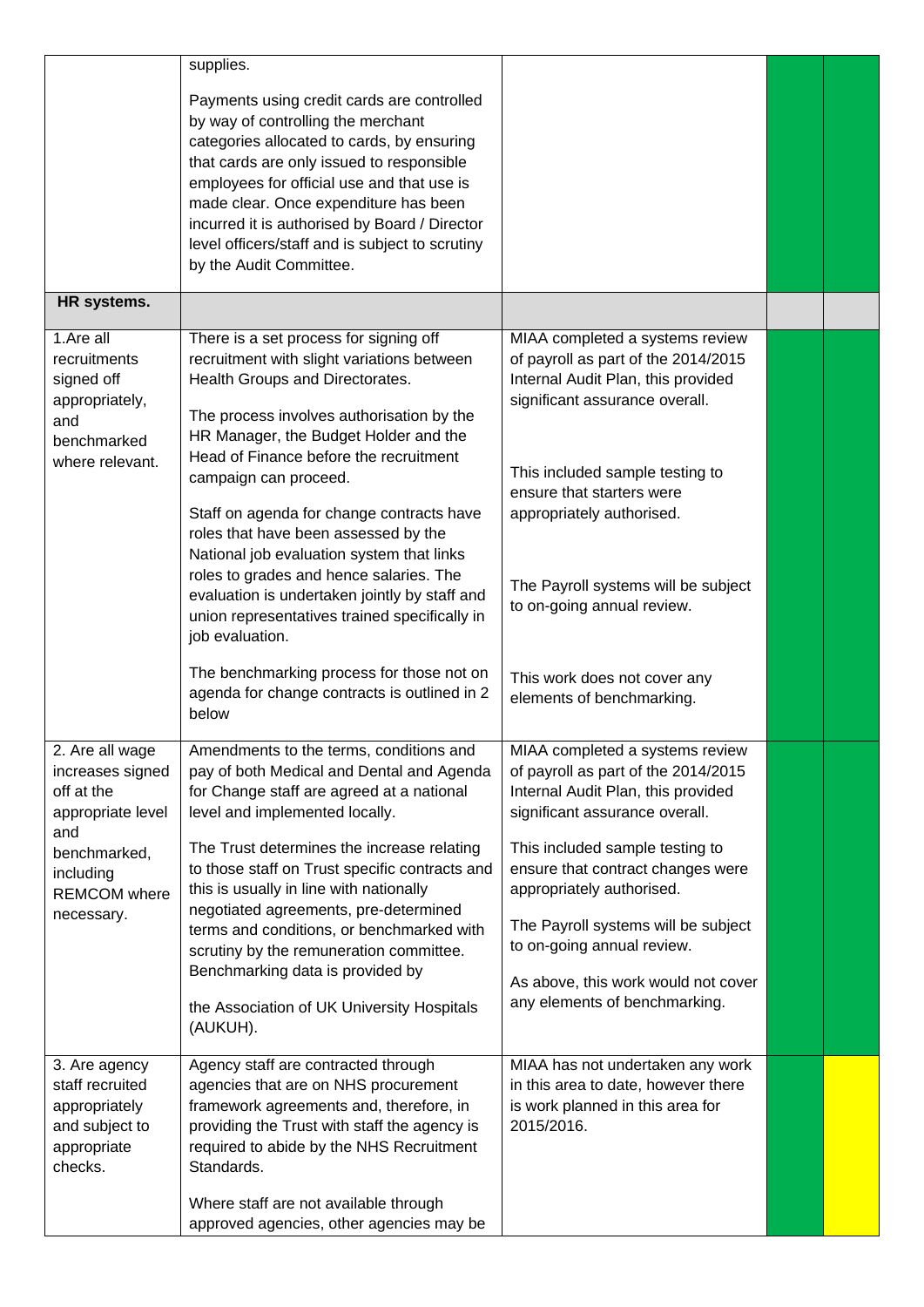|                                                                                                                                          | approached, however, a full check of<br>documentation is undertaken to ensure<br>employees meet NHS Recruitment<br>Standards.                                                                                                                                                                                                                                                                                                                                                                                                                                                                                       |                                                                                                                           |  |
|------------------------------------------------------------------------------------------------------------------------------------------|---------------------------------------------------------------------------------------------------------------------------------------------------------------------------------------------------------------------------------------------------------------------------------------------------------------------------------------------------------------------------------------------------------------------------------------------------------------------------------------------------------------------------------------------------------------------------------------------------------------------|---------------------------------------------------------------------------------------------------------------------------|--|
| 4. Is the<br>premium cost of<br>agency staff<br>monitored and<br>reported<br>properly.                                                   | The majority of medical agency costs are<br>reported and monitored in the monthly<br>Workforce report. This report is to be<br>expanded to include ED/AAU spend and in<br>the longer term some other professional<br>groups. Expenditure on agency staff will be<br>monitored and reported on as part of the<br>analysis of variances (see Finance Q2).                                                                                                                                                                                                                                                             | See point 3 above.                                                                                                        |  |
| 5. Have all<br>outstanding<br>actions from the<br><b>KPMG</b> report<br>into<br>Remuneration<br>Committee<br>(REMCOM)been<br>closed out. | On 19 March 2015, the Trust Chair received<br>assurance from the Chair of the Audit<br>Committee and Chief Executive of the Trust<br>that all actions from the KPMG report into<br>the Remuneration Committee had been<br>closed.<br>The Trust Chair also received confirmation<br>that independent assurance had been<br>received from Mersey Internal Audit Agency<br>(MIAA)                                                                                                                                                                                                                                      | KPMG have now confirmed that<br>they are happy the actions from this<br>report have been completed.                       |  |
| 6.Does<br><b>REMCOM</b> now<br>function in line<br>with the new<br><b>REMCOM</b> terms<br>of reference?                                  | The Remuneration Committee is functioning<br>in line with new Terms of Reference<br>approved by the Trust Board in November<br>2014.<br>All decisions made by the Remuneration<br>Committee will only be taken following full<br>consideration of a formal briefing paper.                                                                                                                                                                                                                                                                                                                                          | KPMG have now confirmed that<br>they are happy the actions from this<br>report have been completed                        |  |
| 7. Are<br>employment<br>contracts issued<br>to new staff clear<br>as regards<br>entitlements,<br>particularly<br>senior staff.           | There are standard contracts issued to<br>Agenda for Change staff and Medical and<br>Dental Staff as appropriate. The contract<br>reflects national terms and conditions<br>supplemented by some local terms and<br>conditions as allowed by the national terms<br>and conditions.<br>The contract for Very Senior Managers<br>(VSM) is based on a national template and<br>has been strengthened following input from<br>legal advisors. We believe the contract<br>terms to be clear. The contract is to be<br>further updated in relation to Fit and Proper<br>and repayment of previous redundancy<br>payments. | MIAA has not undertaken any work<br>in this area to date, however there<br>is work planned in this area for<br>2015/2016. |  |
| 8. Are such<br>clauses time<br>limited where<br>appropriate, and<br>monitored for<br>expiry and<br>repayment                             | Time limited clauses in any of our<br>employment contracts are unusual however<br>there is a tenure of post clause(3 years but<br>with 3 month notice from either part) which<br>is in the body of the supplementary contract<br>for senior medical leaders.                                                                                                                                                                                                                                                                                                                                                        | MIAA has not undertaken any work<br>in this area to date, however there<br>is work planned in this area for<br>2015/2016. |  |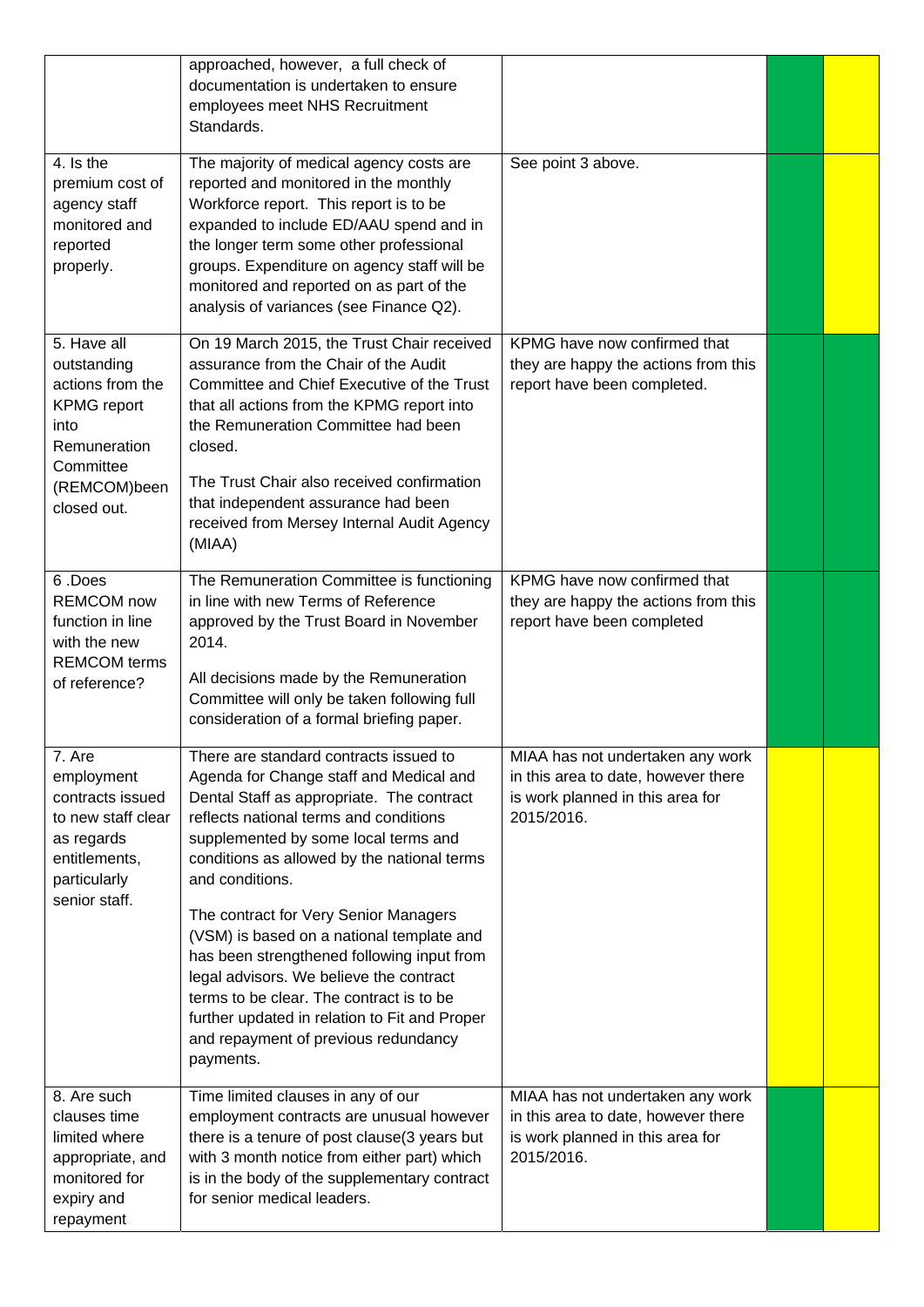| where applicable<br>(golden hellos /<br>retention<br>payments).                                                                                                  | There is no facility for payroll to make<br>Golden Hello and/or Retention Payments to<br>senior staff without direct instruction from<br>the Chair of the Remuneration Committee.<br>Where any such instruction is given an end<br>date is required which is then entered onto<br>the payroll system - the payroll system<br>automatically ends the entitlement on<br>expiry.                                                     |                                                                                                                                                                                                                                                                                                                                                                                                                                                                                                       |  |
|------------------------------------------------------------------------------------------------------------------------------------------------------------------|-----------------------------------------------------------------------------------------------------------------------------------------------------------------------------------------------------------------------------------------------------------------------------------------------------------------------------------------------------------------------------------------------------------------------------------|-------------------------------------------------------------------------------------------------------------------------------------------------------------------------------------------------------------------------------------------------------------------------------------------------------------------------------------------------------------------------------------------------------------------------------------------------------------------------------------------------------|--|
| <b>Procurement</b><br>systems                                                                                                                                    |                                                                                                                                                                                                                                                                                                                                                                                                                                   |                                                                                                                                                                                                                                                                                                                                                                                                                                                                                                       |  |
| 1.Is the Trust<br>Procurement<br>Policy up to date.                                                                                                              | There is not a policy per se. There are<br>operational procedures which some are up<br>to date, and a couple are currently being<br>reviewed and updated (these are<br>operational guidance for the procurement<br>staff)<br>In relation to 'policies' all our<br>documentation is current with Procurement<br>rules and regulations EU etc, and is<br>currently being changed due to new<br>legislation issued in February 2015. | MIAA conducted a review of the<br>Trust's Procurement processes in<br>2014/2015. The review noted that a<br>strategy was in place but had not<br>been formally approved. An action<br>was agreed to rectify this issue<br>which will be re-examined in<br>2015/2016 as part of the MIAA<br>follow-up process of all agreed<br>actions.                                                                                                                                                                |  |
| 2. Confirm that<br>the policy is<br>being complied<br>with in all<br>material aspects.                                                                           | As above but we comply with our own<br>policies - recently tested by Internal audit                                                                                                                                                                                                                                                                                                                                               | MIAA's 2014/2015 review of the<br>Trust's procurement process noted<br>limited assurance, see point 3<br>below for further details.                                                                                                                                                                                                                                                                                                                                                                   |  |
| 3. Have all single<br>source waivers<br>(SSW) been<br>appropriately<br>signed off,<br>against robustly<br>articulated<br>business cases.                         | Yes. SSW's for the 2 years from 1 April<br>2013 have been to Audit Committee for<br>review and there has been scrutiny<br>following the KPMG investigation.<br>There is no 'business case' as such but a<br>clear and concise justification that is<br>attached to the Single Source Waivers and<br>this is reviewed by the procurement team                                                                                      | MIAA's 2014/2015 review of the<br>Trust's procurement process noted<br>limited assurance, with particular<br>issues being noted around single<br>source tenders waiver processes<br>(non-reporting to Audit Committee,<br>waiver raised retrospectively which<br>breached EU limits and adequacy<br>of explanation for waivers). Actions<br>were agreed to rectify the issues<br>raised, which will be re-examined in<br>2015/2016 as part of the MIAA<br>follow-up process of all agreed<br>actions. |  |
| 4. Are<br>procurement<br>decisions which<br>do not select on<br>lowest cost basis<br>fully justified by<br>the selection<br>panel on a value<br>for money basis. | Yes. HG accountants supporting the<br>decision making process are expected to<br>complete a finance form justifying their<br>decision to not take the cheapest offer and<br>this is presented with the papers for sign off<br>by either the Board, CE or CFO.                                                                                                                                                                     | MIAA's 2014/2015 review of the<br>Trust's procurement process noted<br>one instance where a decision had<br>been made not to award a contract<br>to the lowest bidder, however we<br>were satisfied that an audit trail was<br>in place to record and justify this<br>decision in line with SFIs.                                                                                                                                                                                                     |  |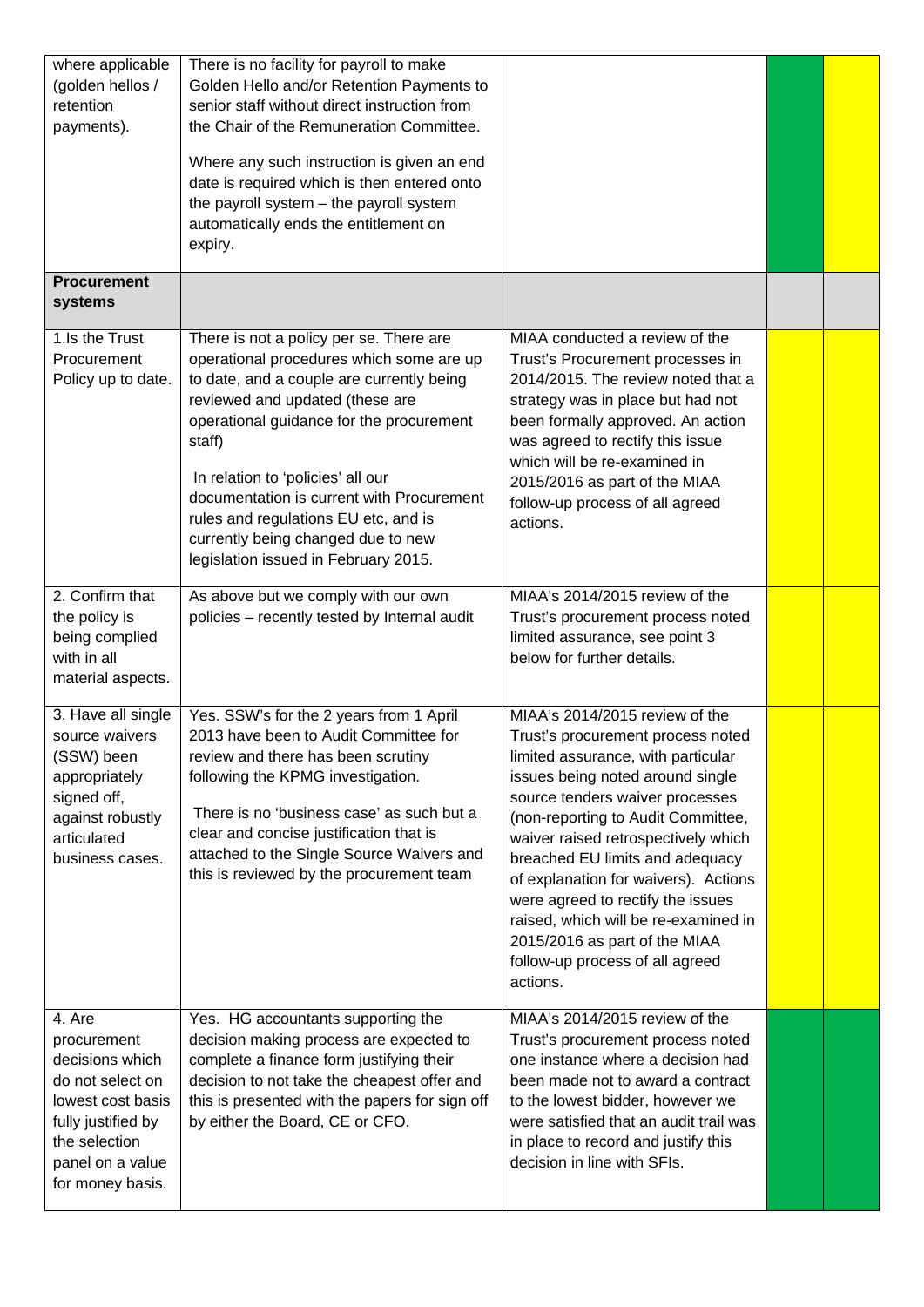| 5. Do we<br>adequately and<br>regularly<br>scrutinise<br>suppliers against<br><b>HMRC</b><br>employment<br>status criteria.                                   | See response above - Finance questions.<br>This is not undertaken in procurement.<br>The Trust operates the Construction<br>Industry Scheme (CIS).                                                                                                                                                                                                                                                                                                                                                                                                                          | MIAA's review of procurement in<br>2014/2015 did not cover this<br>specific point.                                                                                                                                |  |
|---------------------------------------------------------------------------------------------------------------------------------------------------------------|-----------------------------------------------------------------------------------------------------------------------------------------------------------------------------------------------------------------------------------------------------------------------------------------------------------------------------------------------------------------------------------------------------------------------------------------------------------------------------------------------------------------------------------------------------------------------------|-------------------------------------------------------------------------------------------------------------------------------------------------------------------------------------------------------------------|--|
| 6. Have all<br>contracts above<br>the European<br>Union (OJEU)<br>limit been<br>subject to<br>appropriate<br>tendering in<br>compliance with<br>European law. | Yes. There have been a few contracts over<br>the OJEU limit that have been signed off as<br>SSW's . Purchases over the OJEU<br>threshold can never be the subject of a<br>SSW as the requirements of the law<br>override internal Trust procedures.                                                                                                                                                                                                                                                                                                                         | See point 3 above.                                                                                                                                                                                                |  |
| 7. Pro forma<br>invoices - are<br>these invoices<br>received and the<br>risks managed?                                                                        | The Trust receives pro-forma invoices but<br>they are rare - estimated at less than 10 a<br>month against total invoices received each<br>month of 8,200.<br>Pro-forma invoices are generally not<br>processed until the VAT invoice is received.<br>Where payment is required with order the<br>pro forma may be processed (depending on<br>the specifics of the transaction) but is always<br>kept separately and matched to the invoice<br>once it arrives.<br>The usual authorization process applies as<br>outlined in the response to Finance<br>question no 1 above. | MIAA have not as yet reviewed<br>accounts payable processes, this<br>will be considered for review in the<br>Financial Systems section of the<br>Internal Audit Plan in 2015/2016.                                |  |
| <b>Whistle</b><br>blowing / Anti-<br><b>Fraud</b>                                                                                                             |                                                                                                                                                                                                                                                                                                                                                                                                                                                                                                                                                                             |                                                                                                                                                                                                                   |  |
| 1. Are current<br>whistle blowing<br>arrangements<br>clear,<br>communicated to<br>staff and<br>sufficiently<br>independent.                                   | The whistle blowing policy is currently out to<br>consultation and will be approved shortly.<br>However a campaign has been underway<br>communicating the 'freedom to speak up'<br>and will continue to do so with whistle<br>blowing being a key piece of that work.                                                                                                                                                                                                                                                                                                       | The Trust's Local Counter Fraud<br>Specialist makes reference to the<br>Trust's whistleblowing<br>arrangements during fraud<br>awareness sessions as another<br>potential avenue for staff to raise<br>concerns.  |  |
| 2. Are anti-fraud<br>arrangements in<br>place?                                                                                                                | Good antifraud arrangements are in place<br>There is an anti-fraud policy and a program<br>of anti-fraud work that is undertaken by a<br>qualified Counter Fraud officer (LCFS). The<br>LCFS is independent and works under the<br>direction (but not control) of NHS Protect                                                                                                                                                                                                                                                                                               | The LCFS also provides an annual<br>report which summarises all of the<br>work undertaken in the financial<br>year as well as providing a self-<br>assessment against the NHS<br>Protect standards for Providers. |  |